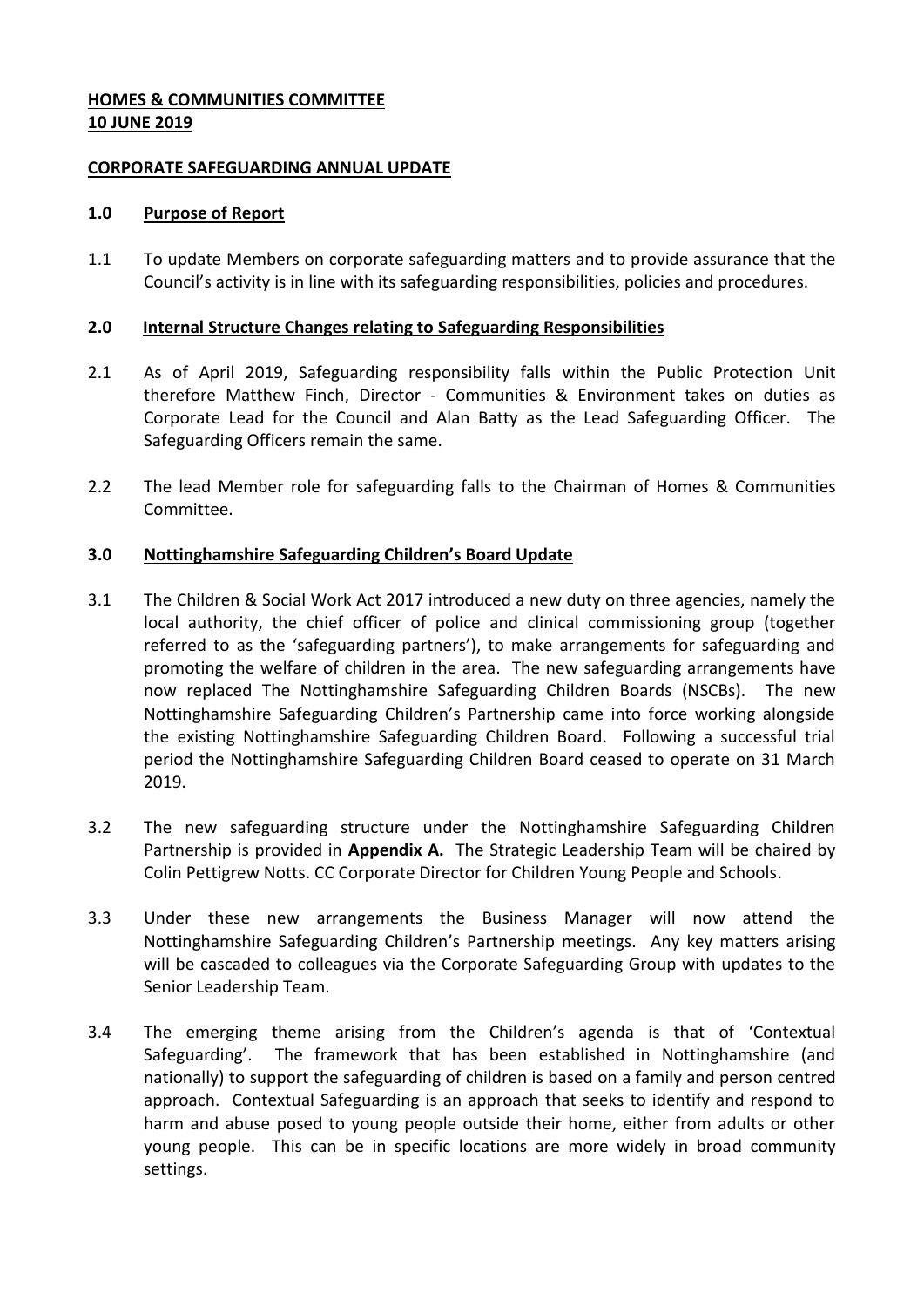# 3.5 County Lines

The County Lines Reference Group met on 25 April 2019 and was attended by the Business Manager - Community Safety.

3.6 At this meeting, Newark was raised as a concern for County Lines type activity and is believed to be one of the most affected parts of the County based upon Police intelligence. There is intelligence to support that young people travel from Nottingham to Newark potentially targeting vulnerable young people and adults. The young people from Nottingham may be themselves vulnerable and exploited by drug traffickers.

# **4.0 Nottinghamshire Safeguarding Adult's Board Update**

- 4.1 The District/Borough representative on the Nottinghamshire Safeguarding Adults Board (NSAB) is Ruth Hyde, Chief Executive at Broxtowe Borough Council. The Business Manager – Public Protection will attend and contribute to the work of the board via the six-monthly NSAB Partnership events. The meeting of this group took place on 21 May and the following matters were highlighted.
- 4.2 The NASB has adopted three year plan and it has now entered its second year. The theme for the second year is 'Prevention'. A strategy has been adopted by the NASB. This is entitled 'Preventing Abuse and Neglect Strategy. A key work stream of the strategy is tackling fraud against the vulnerable. It is anticipated that local actions around this work will involve engagement with Neighbourhood Watch Schemes and the development of the Nominated Neighbour Scheme

# **5.0 Corporate Safeguarding Group**

- 5.1 The Corporate Safeguarding Group continues to meet on a quarterly basis, co-ordinating and managing the Council's, Newark and Sherwood Homes, Active4Today and Southwell Leisure Centre Trust safeguarding activity to ensure it is in line with safeguarding responsibilities, policies and procedures. The group last met on 9 May 2019.
- 5.2 Business Unit representation at the Group has been reviewed and the Business Manager Heritage, Culture and Visitors attends and consideration is being given to whether other Business Units need to be represented (Waste & Cleansing).
- 5.3 The Group will be the assurance for training that is being developed and for identifying potential training needs for Business Units within the authority.

# **6.0 Corporate Case Management**

- 6.1 Details are provided below on the number of internal safeguarding referrals received and managed during 2016, 2017, 2017/2018 and 2018/2019.
- 6.2 It can be seen that there are some Business Units that there are a small number of Business Units that generate the majority of referrals. This is to be expected from the nature of the work and the client group that the Business Units work with. However, it should be noted that there is a wide range of Business Units making referrals.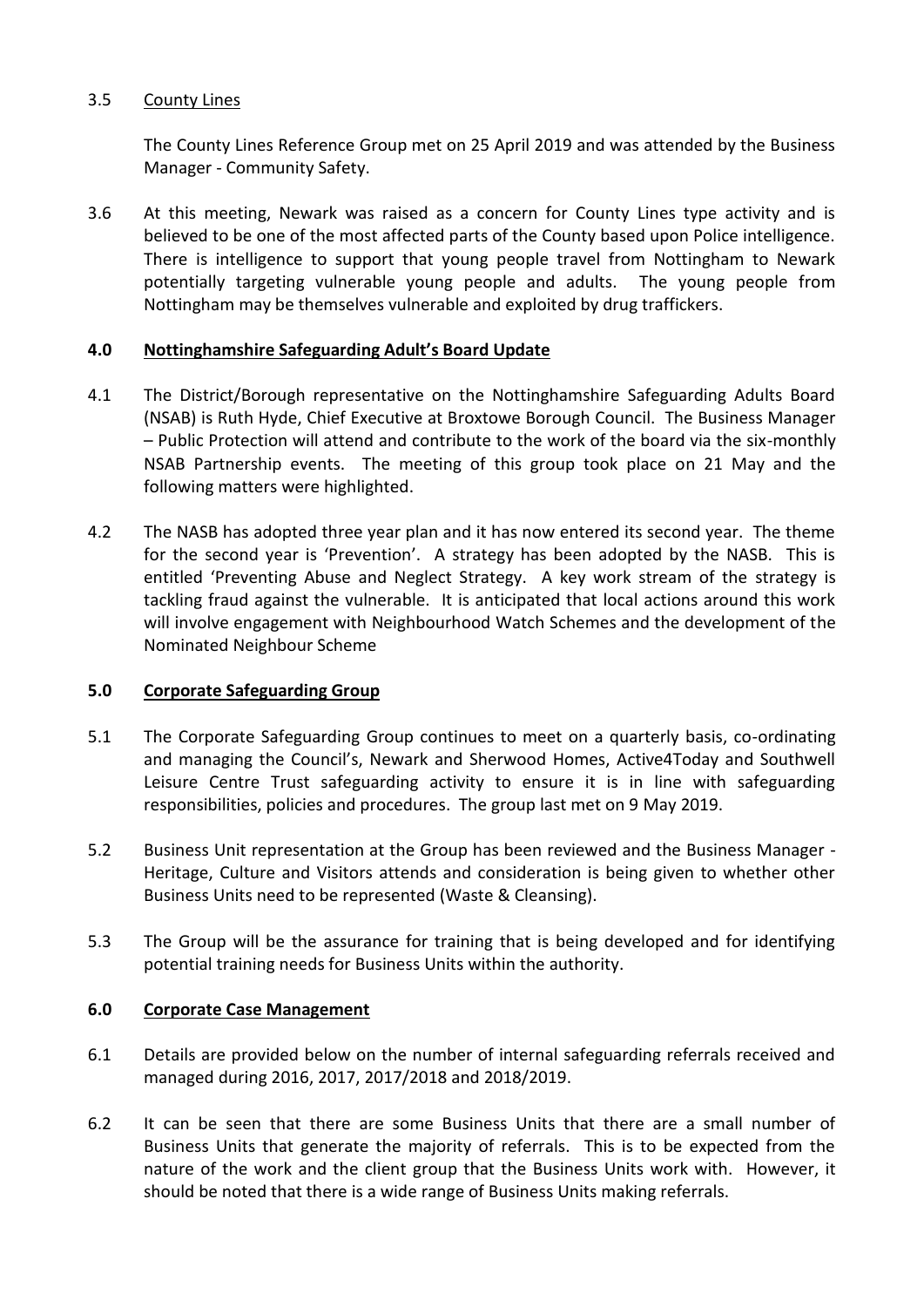# **Internal Referrals**

| CHILD/ADULT              | $1$ Jan $-31$   | $1$ Jan $-31$   | 1 April - 31      | $1$ April $-31$   |
|--------------------------|-----------------|-----------------|-------------------|-------------------|
| <b>SPLIT PER YEAR</b>    | <b>Dec 2016</b> | <b>Mar 2017</b> | <b>March 2018</b> | <b>March 2019</b> |
| Child                    | 16              | 3               | 20                | 26                |
| Adult                    | 30              | 5               | 27                | 30                |
| <b>TOTAL</b>             | 46              | 8               | 47                | 56                |
| <b>REFERRERS</b>         | $1 Jan - 31$    | $1$ Jan $-31$   | $1$ April $-31$   | $1$ April $-31$   |
|                          | <b>Dec 2016</b> | <b>Mar 2017</b> | <b>March 2018</b> | <b>March 2019</b> |
|                          |                 |                 |                   |                   |
| <b>Housing Options</b>   | 13              | $\mathbf{1}$    | 11                | 14                |
| <b>EH and Licensing</b>  | $\overline{2}$  | $\mathbf{1}$    | $\overline{4}$    | $\mathbf{1}$      |
| A4T                      | $\mathbf{1}$    |                 | 3                 | 4                 |
| <b>CMT</b>               | $\mathbf{1}$    |                 |                   |                   |
| <b>Community Safety</b>  | 15              | $\overline{2}$  | 9                 | $\overline{7}$    |
| Planning                 | 3               |                 | $\overline{2}$    |                   |
| <b>Customer Services</b> | $\overline{2}$  |                 | $\overline{4}$    | $\mathbf{1}$      |
| <b>HB</b> Intervention   | $\overline{3}$  | $\mathbf{1}$    | $\overline{2}$    | 3                 |
| Team                     |                 |                 |                   |                   |
| Palace Theatre           | $\mathbf{1}$    |                 | $\mathbf{1}$      | $\mathbf{1}$      |
| Democratic               | $\mathbf{1}$    |                 |                   |                   |
| <b>Services</b>          |                 |                 |                   |                   |
| <b>Human Resources</b>   | $\overline{2}$  |                 | $\mathbf{1}$      |                   |
| <b>NSH</b>               | $\overline{2}$  | $\overline{3}$  | 4                 | $21*$             |
| Parks                    |                 | 8               |                   | $\overline{2}$    |
| Waste &                  |                 |                 | $\mathbf{1}$      | $\overline{2}$    |
| Cleansing                |                 |                 |                   |                   |
| Other                    |                 |                 | 5                 |                   |
| <b>TOTAL</b>             | 46              | 8               | 47                | 56                |

*\*Of note, increase in referrals for 2018/19 is reflective of N&S Homes revised reporting*

# 6.3 Categories for the Q1 period 1 April 2018 – 31 March 2019

| <b>Adults</b>          |    | <b>Child</b> |                |
|------------------------|----|--------------|----------------|
| Self-Neglect           | 13 | Emotional    | 4              |
| <b>Emotional Abuse</b> |    | Physical     | $\overline{2}$ |
| Modern Slavery         |    | Neglect      | 15             |
| <b>Physical Abuse</b>  |    | Sexual       | 3              |
| Domestic               | 6  | Other        | $\overline{2}$ |
| Sexual                 |    |              | 26             |
| Organisational         |    |              |                |
| Financial              | 1  |              |                |
| Neglect                | 1  |              |                |
| Discrimination         |    |              |                |
| Other                  | 9  |              |                |
|                        | 30 |              |                |

| <b>Child</b> |               |
|--------------|---------------|
| Emotional    | 4             |
| Physical     | 2             |
| Neglect      | 15            |
| Sexual       | 3             |
| Other        | $\mathcal{P}$ |
|              | 26            |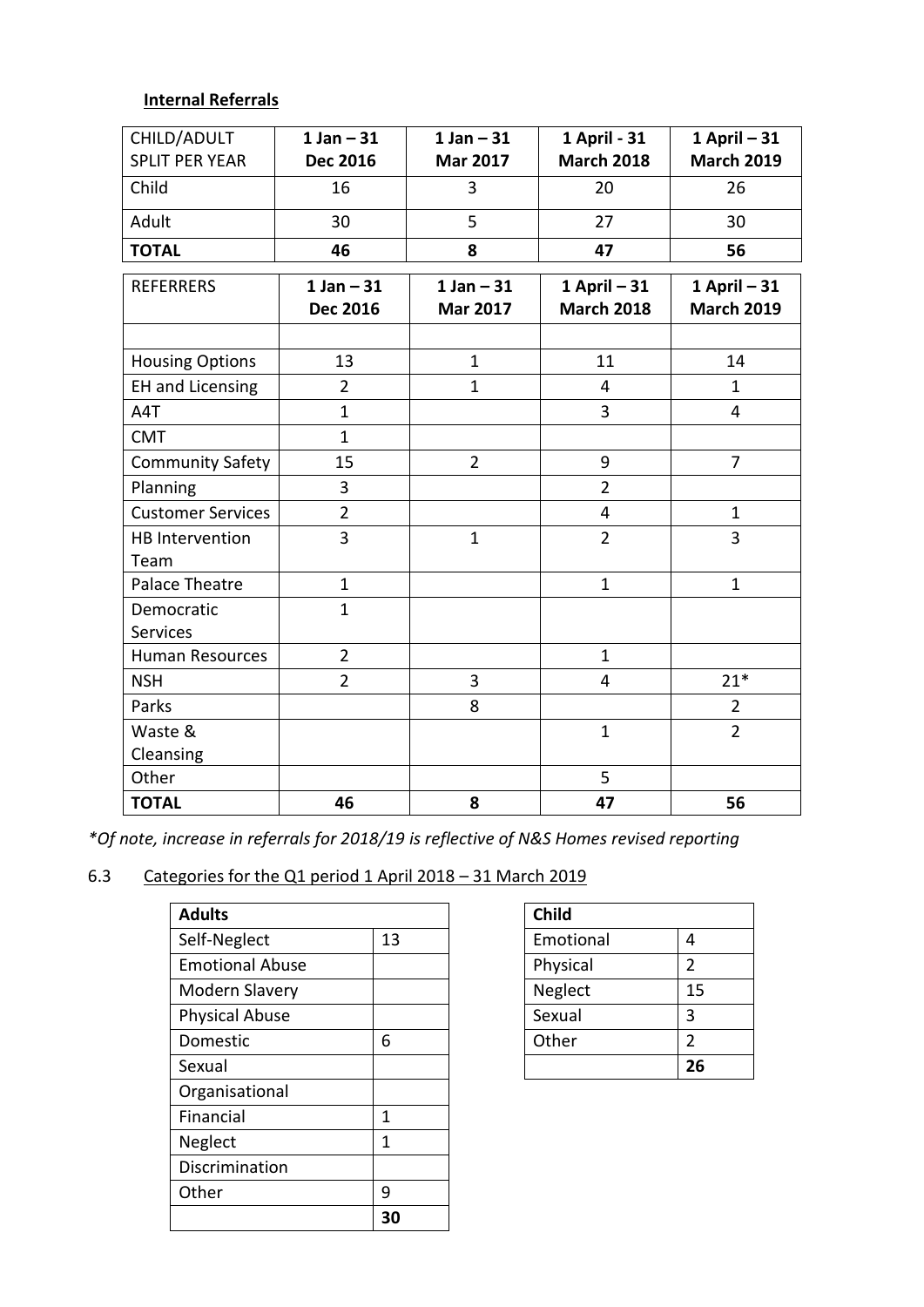### **7.0 Serious Case Reviews**

# 7.1 SAR ROONEY Family - "Operation Pottery"

A Serious Adults Review Independent Management Review Meeting has been arranged by Lincolnshire Adults Board on Tuesday  $21<sup>st</sup>$  May 2019 and any report or findings from this meeting will be circulated in due course.

# **8.0 Domestic Abuse**

8.1 Update on Domestic Homicide Reviews (DHR's):

# 8.2 Operation Honey

Incident of August 2016 involving elderly couple in Perlethorpe; husband murdered wife and pleaded guilty to manslaughter due to diminished responsibility and was given a suspended sentence by the Court. The perpetrator remained in nursing home until he died earlier this year.

# 8.3 Operation Haslock

Incident of August 2017 whereby a 59 year old female was murdered in Millgate Newark. Her partner admitted manslaughter by diminished responsibility in August 2017. He was sentenced to 9 years in prison.

8.4 The Chair and Author have met with the family to discuss the findings. The report was presented and approved at the Joint Strategic Group on 12 April 2019. The report action plan is being reviewed by the Panel and when this is complete, the report will be submitted to the Home Office.

# 8.5 Domestic Violence – Assurance Learning and Implementation Group ("ALIG) A County wide group has recently been set up to share good practice, lessons learned and to monitor any actions identified through the DHR process. This will be chaired by DCI Clare Dean and the group will report to the DSA Executive Group of the SNB.

# **9.0 Training**

# 9.1 Employee Training

Training is scheduled in quarterly (delivered by the Safeguarding Officers and Domestic Violence Co-ordinator) for all new starters and this is now embedded into the new starters induction programme.

- 9.2 The Safeguarding Officers have worked with HR Officer to devise an online training package using Tiger Page to provide to all existing staff as refresher training with 2 modules complete; one on Modern Day Slavery and one on Safeguarding and Domestic Abuse. This training will be rolled out to all staff with a completion target date of 31 December 2019.
- 9.3 Discussions with take place at the next Corporate Safeguarding Group on 1 July 2019 as to A4T and Newark and Sherwood Homes' arrangements for refresher training for their respective employees.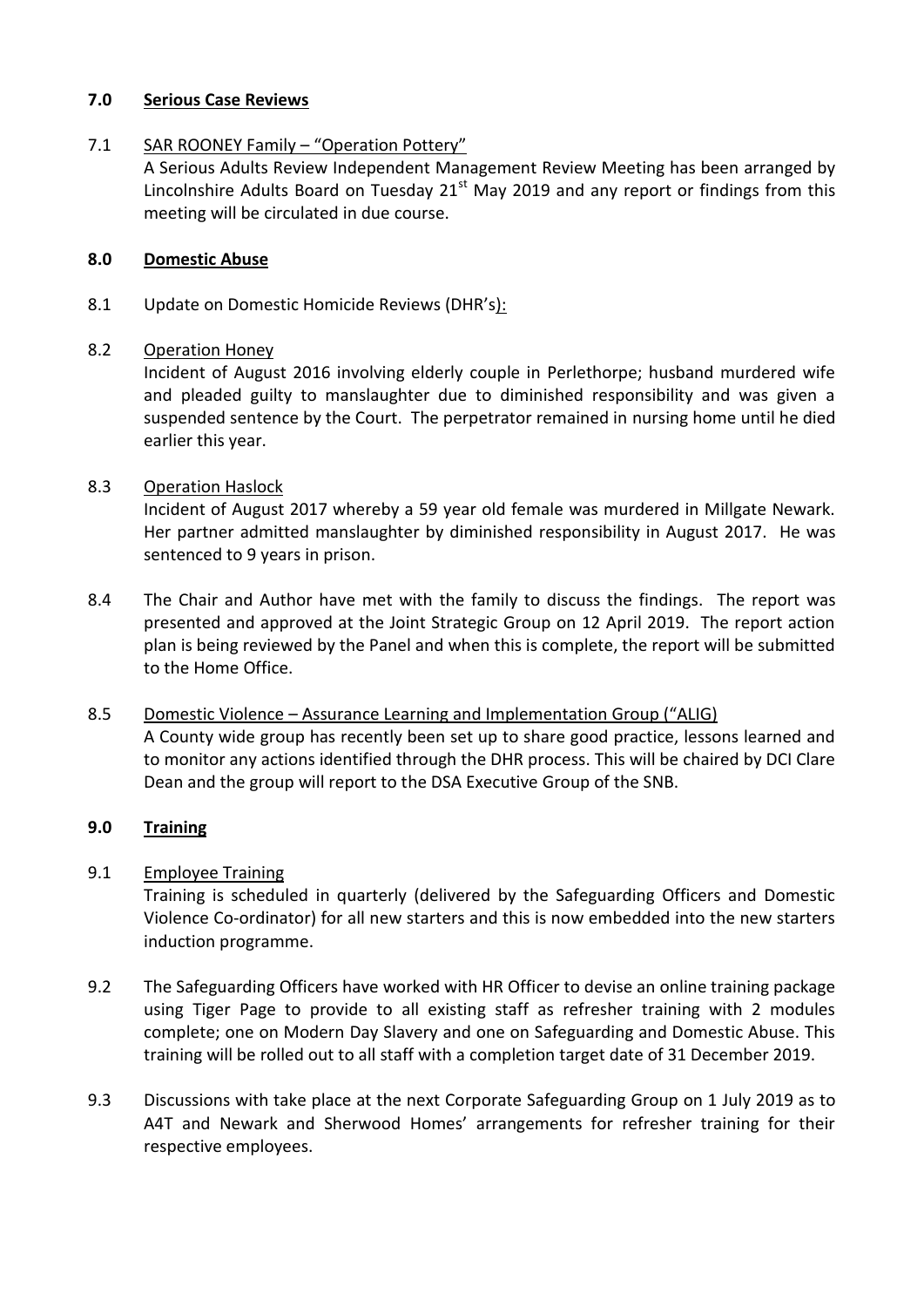# 9.4 Members Training

All new Members will be invited to attend a face-to-face Safeguarding Training session; a date is yet to be confirmed but with a deadline of before 31 July 2019.

9.5 Existing Members will be asked to complete the Page Tiger online refresher training.

# 9.6 Safeguarding Training for Council Volunteers

At the Corporate Safeguarding Group meeting of 9 May 2019, discussions took place about safeguarding training for volunteers and whether there is a necessity to have a consistent approach across Business Units.

9.7 HR will undertake an audit of Business Units to establish the current training provided to volunteers. When this is complete the Corporate Safeguarding Group will assess what, if any, volunteer training is required.

#### **10.0 Equalities Implications**

10.1 There are no equalities implications arising from this report.

# **11.0 Financial Implications**

11.1 There are no budgetary impacts arising from this report

# **12.0 RECOMMENDATION**

#### **That the Committee consider the contents of this report and comment accordingly.**

#### Background Papers

Nil

For further information please contact Alan Batty, Business Manager – Public Protection on extension 5467.

Matthew Finch Director – Communities & Environment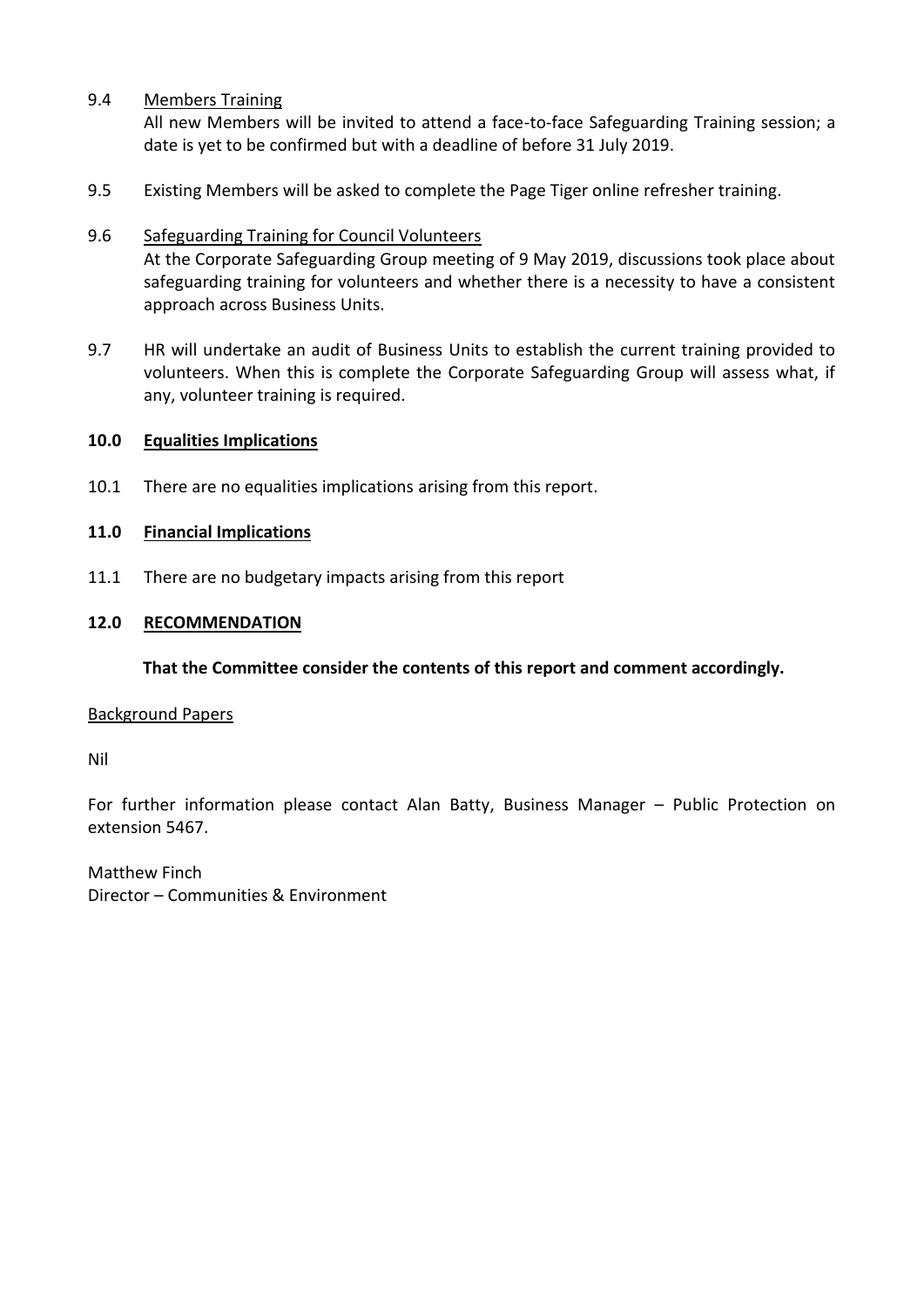#### **APPENDIX A**

#### **Nottinghamshire Safeguarding Children's Partnership Structure**



*The Strategic Leaderships Group is made up of safeguarding partners responsible for the safeguarding arrangements under the Nottinghamshire Safeguarding Children Partnership; the 3 agencies are:* 

- o *Greater Nottingham Clinical Commissioning Groups*
- o *NHS Nottingham North & East CCG*
- o *NHS Nottingham West CCG*
- o *NHS Rushcliffe CCG*
- o *Mid Nottinghamshire Clinical Commissioning Groups*
- o *NHS Mansfield and Ashfield CCG*
- o *NHS Newark and Sherwood CCG*
- o *NHS Bassetlaw Clinical Commissioning Group*
- o *Nottinghamshire County Council*
- o *Nottinghamshire Police*

*All three safeguarding partners have equal and joint responsibility for local safeguarding arrangements.*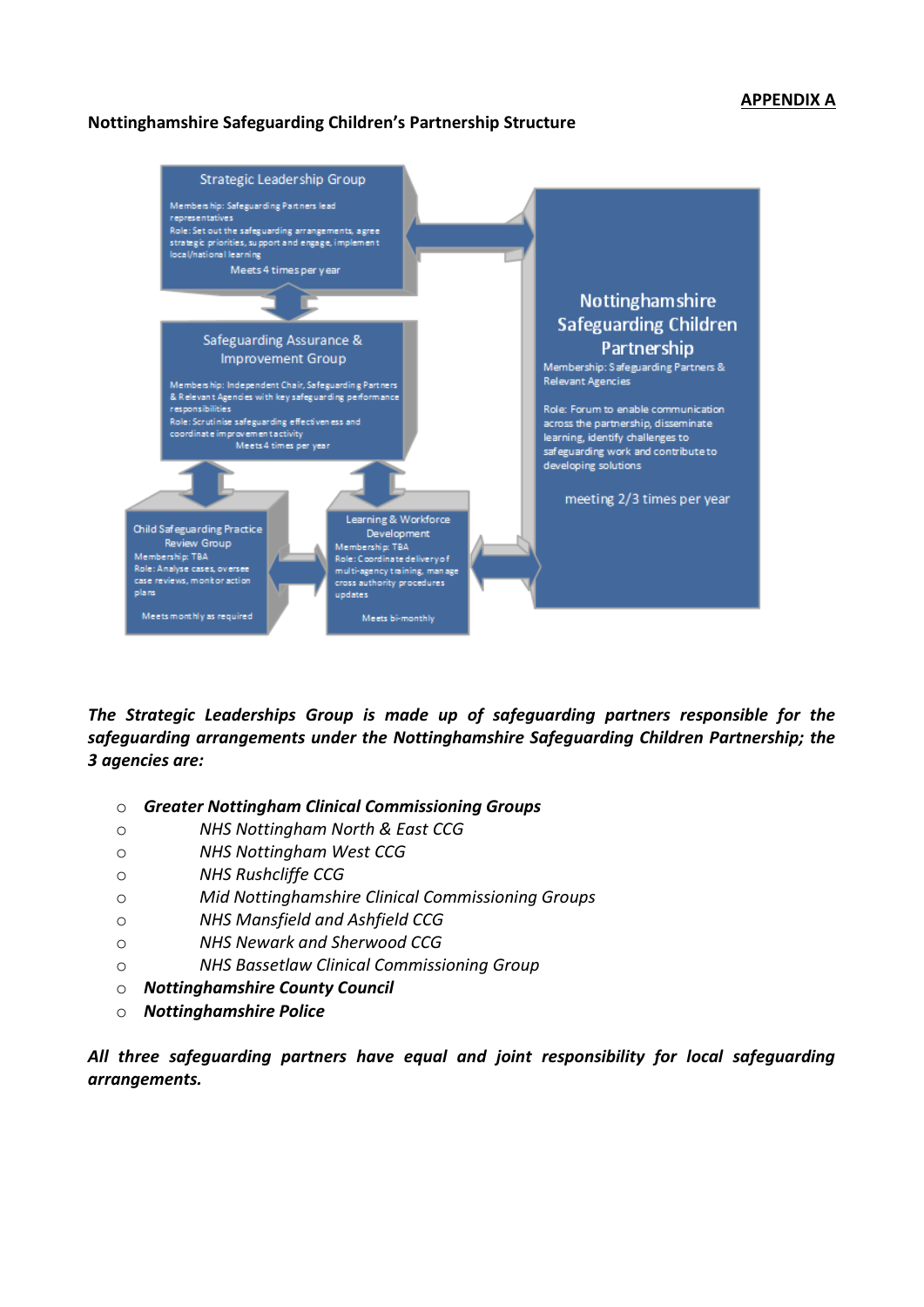#### **Case Study 1**

#### **TAXI/AMBULANCE DRIVERS – Cheska**

#### **Case Study 2**

A referral was received from Palace Theatre Business Manager requesting advice regarding a male who was frequently attending the Palace Theatre asking to use the toilets and insisting upon using the female toilets stating he was transgender. The male presented predominately dressed as a male. Staff offered the alternative of using the disabled facilities but the male insisted on using the female facilities. The male did not attend events at the Theatre but started to ask for a drink stating he was unwell; on one occasions he sat in the café having been provided with a glass of water and urinating in his seat-stating he had a bladder issue. The staff attempted to engage with him but the male was reluctant to provide any details other than he lived in Bingham.

At the same time Newark Town Council approached Safeguarding Officers for advice as similar issue was occurring at one of the public toilet facilities. CCTV provided by Palace Theatre and Town Council showed this to be the same male.

Safeguarding Officer contacted the local Police Beat Manager to establish if the male was known to Police and whether contact could be made with local Bingham officers to see if this male was known.

Through contact with Police, the male was identified and this behaviour was known to Police and deemed his behaviour to possibly being linked to a sexual fetish and inappropriate, a risk to himself and others.

The male has a learning disability and complex needs; he has an allocated Social Worker; he lives in Bingham but attends Newark every weekday morning to see his support advocate. Police discussions with Social Care ascertained that the male wanted to be a female hence wanting to access female toilet facilities.

An Acceptable Behaviour Contract was put in place excluding him from all female toilets in Newark; this was done in conjunction with his social worker and support advocate. The Police will continue to monitor.

Arising from this case, discussions took place around self-identified transgender discrimination with Legal and discussions with Customer Services Business Manager to alert them to this male, who could attempt to access the female toilet facilities at other Council buildings.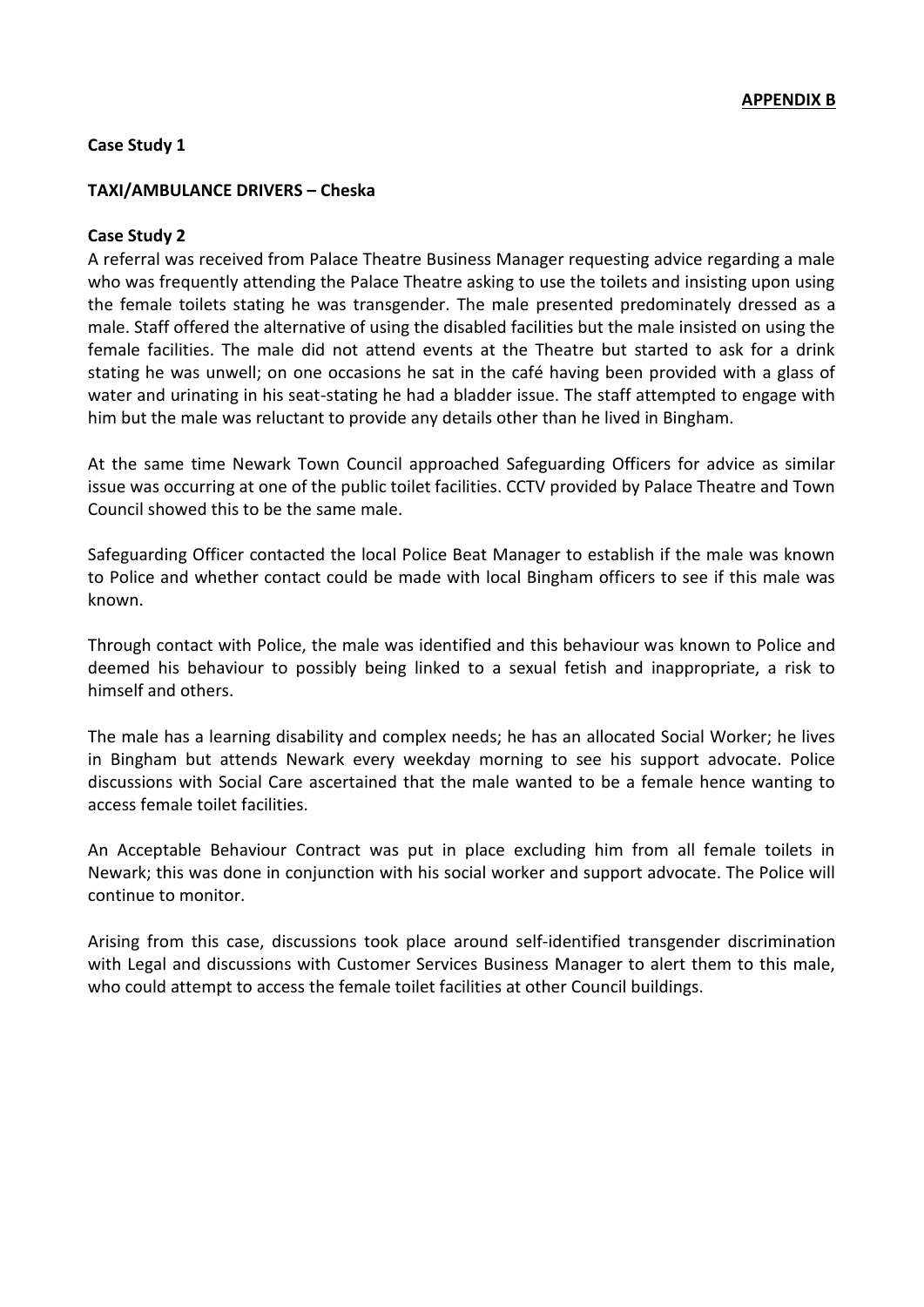#### **ANNONOMISED CASE STUDIES**

**Case 20/17:** An internal referral came from a member of staff in Financial Services concerned about 3 young children living in a property nearby her home address. The staff member would take any opportunity to speak to the children to ensure they were okay and would often find them in their night clothes all day, stating their mum was in bed asleep and they had fed themselves, the oldest child being 8. The staff member also reported concerns about the road worthiness of the mother's car and that she would often see the children being driven in the car without seatbelts.

This family had also been referred to the ASB team by another neighbour stating the children were causing nuisance and left unsupervised.

A referral was made and accepted by MASH. The information regarding the car was passed to Police who stopped the mother the following day (no tax/insurance/MOT).

Two perspectives on the same behaviour – NSDC employee looked upon it as safeguarding/neglect whilst other resident as nuisance.

**Safeguarding (Historic) & LMAPS Case:** Safeguarding referral received in 2016 in relation to an elderly adult male, alcoholic, with the onset of dementia, in relation to a known female offender taking advantage of him, financial abuse and directing others to his property to steal from him. The case was referred to Adult Safeguarding and a Social Worker appointed. Referred to LMAPS in 2016 and referred for the same in 2017. On Monday, 13 November 2017 the female was convicted of 2 burglaries at the male's address and sentenced to 2 years 5 months in prison; on the back of these offences, Community Safety supported Police in applying for a Restraining Order to come into force upon her release from prison and the Judge ordered this to be in place for life with the conditions of not to contact the male and not to visit the road he lives on.

#### **Consideration for Serious Case Reviews – Request for Information (specific to NSDC/NSH)**

#### SCR Consideration 1

A mother and her four children moved into Seven Hills, there were various concerns regarding domestic abuse between the mother and her partner and relevant referrals made to social care.

The tenancy support officer raised concerns that the youngest child had unexplained marks on his face and body and forced the mother to access medical help. The boy was admitted to hospital and all the children were subsequently removed from the family home and placed into foster care due to child neglect.

Medical staff identified the marks as burns which may have been inflicted by the eldest child.

Recommendations have been made that the case is not considered for Serious Case Review but there is a great deal of learning from the case.